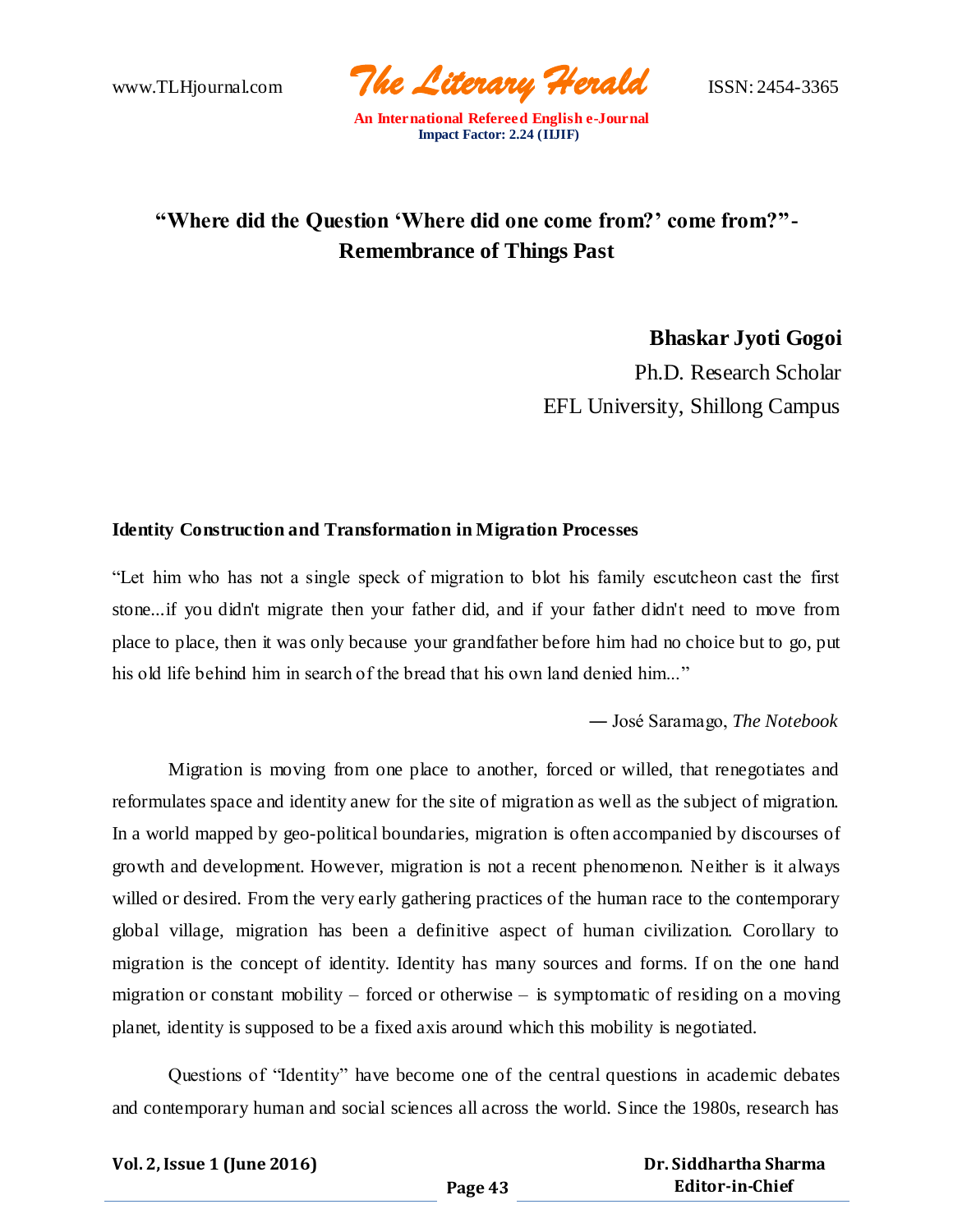www.TLHjournal.com *The Literary Herald*ISSN: 2454-3365

intensively explored how meanings, expectations, and conflicts are associated with the different locationalities of individuals and groups; how individuals represent themselves using one or another element that constitutes their identity; how these elements can be categorized; and how multiple identities are compounded and negotiated when they conflict. One of the crucial point regarding the debate on identity has been something which has not been given it's due importance: the influence of migration on identity formation and transformations.

Identity is the dialectical interplay among self-representation—meant as identification in terms of interpersonal differentiations—and social categorization—meant as hetero-definition in terms of categories that establish boundaries between "us" and "them". But the recognition of a certain individual as belonging to a certain group is something not fixed or definitive. As has been asserted by Stryker and Serpe (1994) individuals choose different ascriptions as selfdescriptive in different situations and contexts. It therefore implies that social categorization and self-representation conflict to various degrees, the notion of identity. Moreover, the processes of conferring meaning to the elements that constitute identity and reaching (explicit or tacit) agreements regarding "who is who" are interactions with others and society at large. At the crossroad between self-representation and social categorization lies the core mechanism of individual and collective identities. Individuals differentiate themselves by adopting criteria that are shared by the members of a group and by developing a sense of belonging to it. When outsiders recognize individuals' belonging, collective identity emerges. But, the more important issue in this is the whether and how identity can be conceptualized by acknowledging individual features and collective identification when both tend to shift over time.

In multicultural societies, identities adjust one to another and are gradually modified. The negotiation of identity, referring to a gradual transformation of identities within new vital contexts, generates new forms of cultural hybridism. Embodied roles, and the specific behaviors associated with them, undoubtedly change over time and across space. Consequently, the perception, representation, and definition of identity also change. This shift is particularly explicit during migration. migrants explicitly perceive identity as fluid and multiple. Identity is, indeed, better described as something that individuals "do" rather than something that they "have", as a process rather than as a property. (Jenkins 2008) A number of studies have shown

**Vol. 2, Issue 1 (June 2016)**

 **Dr. Siddhartha Sharma Editor-in-Chief**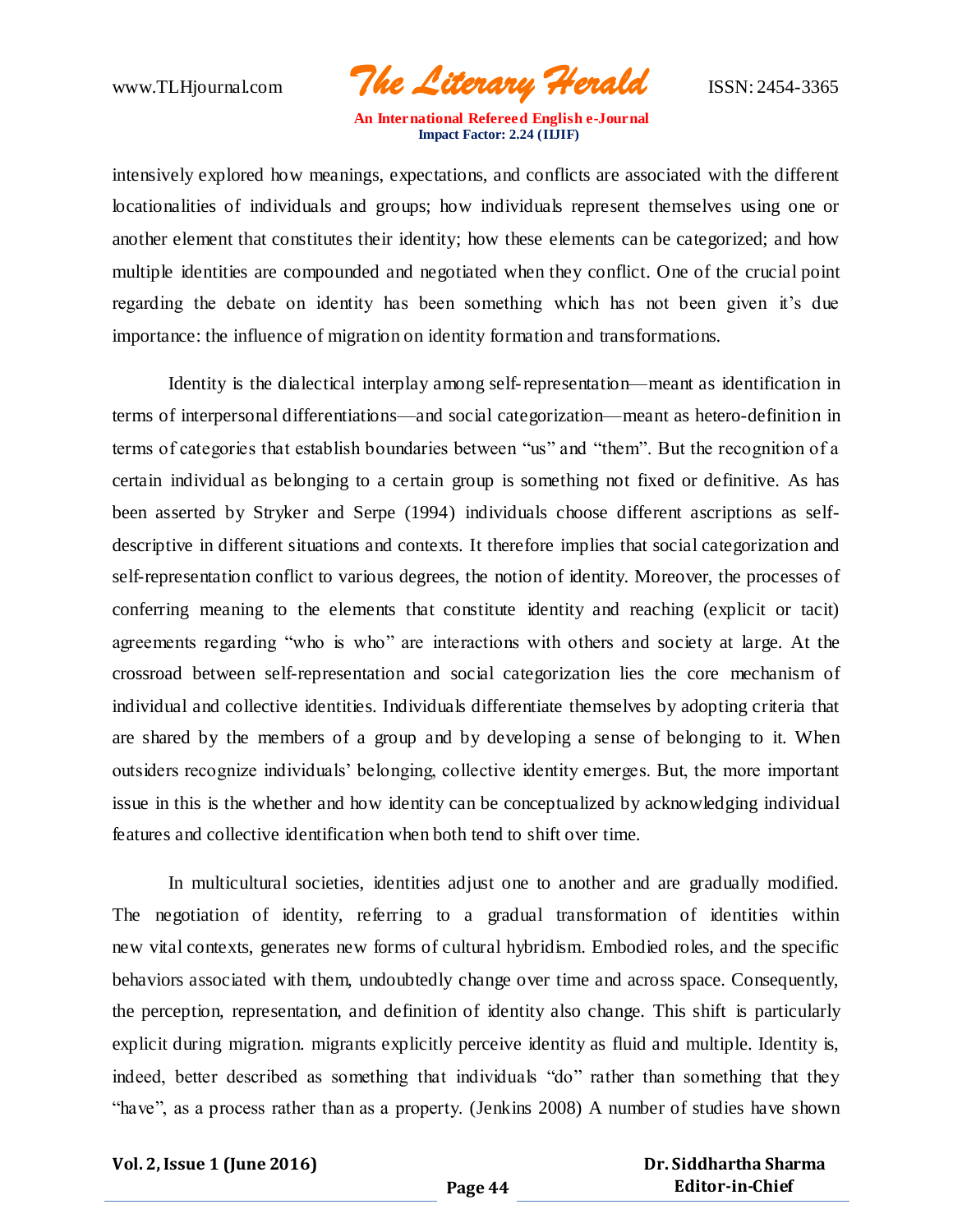www.TLHjournal.com *The Literary Herald*ISSN: 2454-3365

that the patterns of identification among migrants vary greatly, ranging from identification with one's country of origin, religion or mother tongue to receiving country, neither or both (Berry 1997; Roccas and Brewer 2002; Schwartz et al. 2008; Ramelli et al. 2013). Thus, in the migratory context, ethnicity and religion became especially important as identity markers and can be subjectively appropriated. Indeed, mobility is essentially a search for better economic, working, and living conditions; a search for food, love, and shelter; in other words, a search for happiness. This expectation helps migrants to persist in a process that often worsens their living conditions during the initial phases. However, although migrants perceive mobility as a way to escape a limiting environment, migration policies problematize migration as a destabilizing force that must be kept under control. This representation of the problem greatly influences the construction of identity and generates the resulting condition of urban and social marginality.

The arrival of a migrant in the receiving country is a total event which requires the complete (re)construction of identity. Indeed, leaving their country of origin, migrants lose their social status, family, and social networks. In the receiving country, they find themselves without a history and without an image. Faced with an unknown universe of meanings, migrants feel lost, alone, and without reference points. As much as they strive to become integrated, migrants remain strangers. Moreover, migrants face distrust and hostility. The harsh reality of exclusion differs from the idealized image of the receiving country as a place to better one's life that originally drives migrants to leave their country of origin. Disillusionment and nostalgia contribute to idealizing the country of origin, which is in turn beautified through memory. However, when the migrant returns home, the contrast between the ideal and the real reappears. To a certain extent, migrants live between idealization and disillusionment both in the receiving country and in the country of origin. Their new condition is in between, at the borderland, in transit. The process that begins when one leaves his/her own country never ends, and it generates an unfinished condition of not yet belonging "here" but no longer "there".

In the postcolonial globalized world, this has led to the reconceptualization of the concept of "home". The very notion of home is questioned by conside ring that it can be defined as the place where one is born or where one grows up, the place where the family of origin lives, or the place where one lives and works as an adult in an exclusive or simultaneous way. One can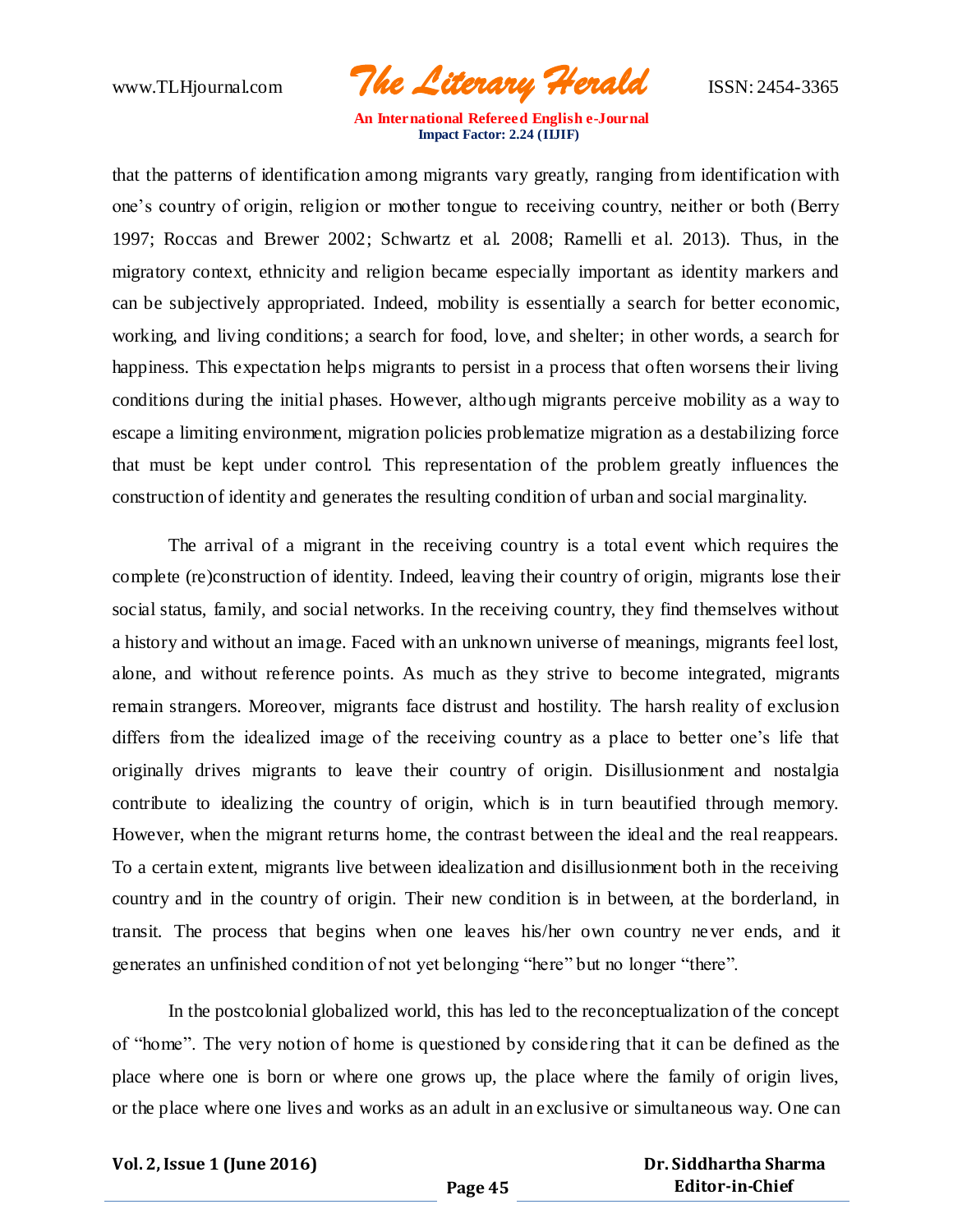

actually have several "homes" that only partially match with the physical places. Nonetheless, the sense of belonging appears to be a crucial step in the processes of formation and identity reconstruction for refugee and migrant women. Their desire for roots and stability and belonging challenge the traditional constructs of social codes and national boundaries. This construction  $/$  (re) construction of identity is also explicit in the quest for upward mobility in the receiving country. The search for recognition and the feeling of empowerment are crucial to the (re)construction of identity. Because identity formation is a relational (and oppositional) process, recognition is an element that often appears in opposition to other groups or persons. If it is true that the Self needs the Other to self-represent (De Beauvoir 1949), then the question concerns how the Other is selected and integrated into the construction of identity. Belonging or non-belonging to a particular social category is not a straightforward process. Indeed, self-representation mobilizes different levels of belonging that do not reflect a simple dichotomous division between "them" and "us." Belonging emerges from a complex process of appropriation and (re)interpretation of social boundaries that depends on whether those who are on the other side of the boundary may accept or reject the minority group. The Other and the Self are not clearly defined as constant categories, but serve as situational shifting references used in relation to individuals who want to define themselves within the larger interactional context. Moreover, as a product of belonging to multiple affiliations, the hybridization of being at the borderlands poses serious challenges to the existing hegemonic culture of society (Bhabha 1994). Re-interpreting practices and discourses of the "cultures" of the country of origin and the receiving country, migrants challenge the essentialist and homogenous representations of cultures and ethnic communities. The identities of migrants are understood as products of intersectional identifications, which require a procedural and dynamic understanding. More than a site of discrimination and exclusion, the marginality of being at the borderlands is reinterpreted as a speculative space. The borderlands are hence described as an "interstitial zone of displacement and de-territorialization that shapes the identity of hybridized subjects", which is deemed a particularly adequate conceptualization of identity in postcolonial and globalized societies.

#### **Migration Memories: The Nexus between Memory and Migration**

**Vol. 2, Issue 1 (June 2016)**

 **Dr. Siddhartha Sharma Editor-in-Chief**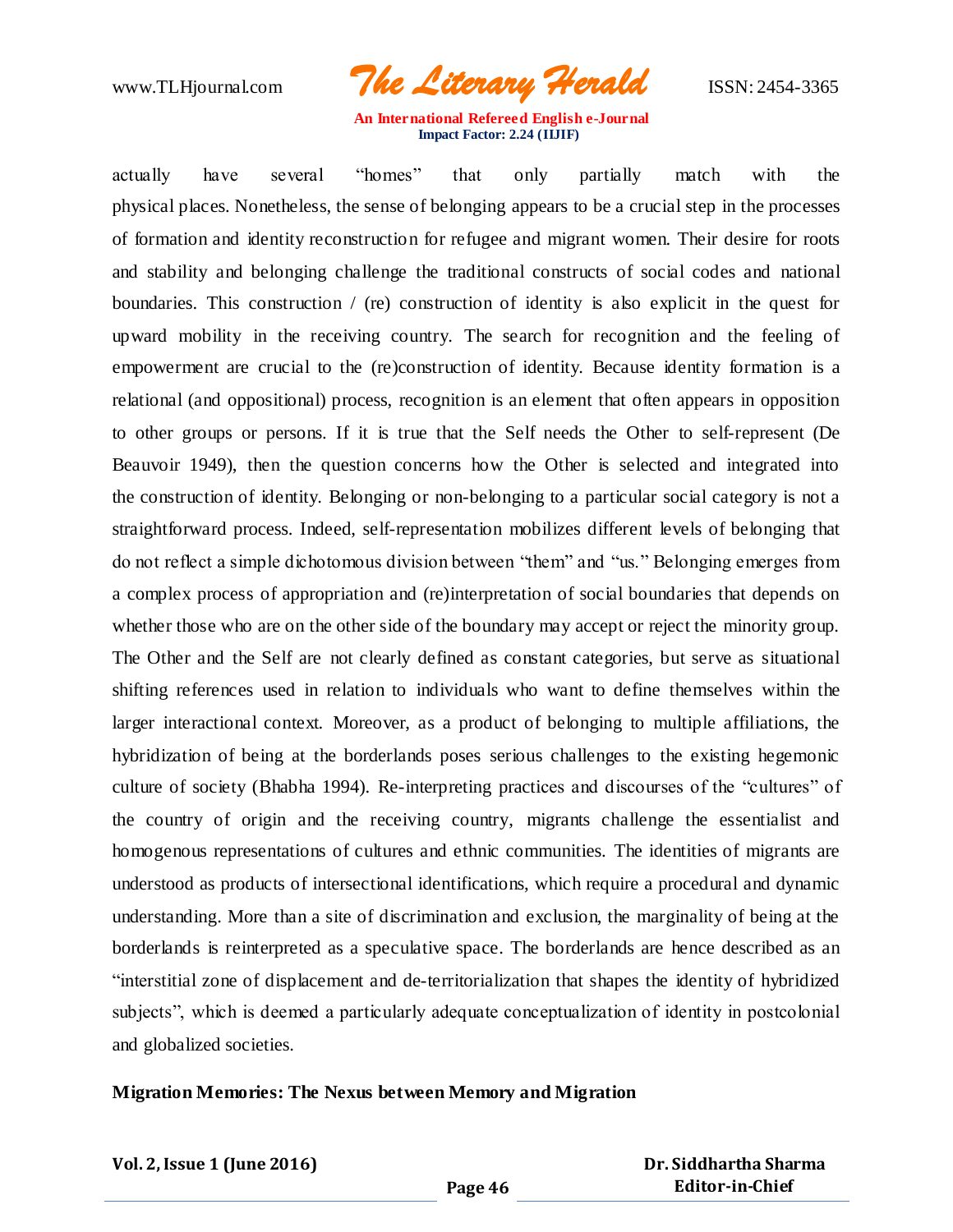www.TLHjournal.com *The Literary Herald*ISSN: 2454-3365

The growing diversity of societies is a phenomenon which is regarded both as an asset as well as a challenge which has forced academicians and thinkers to re-evaluate some of the basic assumptions about migrant incorporation and social memories. In the 1920s, Robert E. Park and Ernest W. Burgess from the Chicago school noted that "Assimilation is a process of fusion and interpenetration in which persons and groups acquire the memories, sentiments and attitudes of other persons or groups, and by sharing their experiences and history, are incorporated with them in a common cultural life. But, by the 1960s, it had become clear in immigrant societies that, even in the face of pressure to conform and assimilate, successive generations of migrants and minorities tended to retain traits from their own cultural backgrounds. In order to encapsulate this, scholars began to replace "assimilation" with the more hybrid term "multiculturalism". This term recognized that people tended to preserve parts of their own heritage and continue to identify with their cultural backgrounds. Today scholars have tended to apply a policy mix of assimilation and more pluralist "multiculturalist tendencies", fittingly termed "applied multiculturalism" by Riva Kastoryano. Scholars have since regarded 'incorporation' of 'new immigration' as interplay between migrants and society. In the same way, Memory Studies which was concerned with national and other identities have overcome it's cultural paradigms to include a more transcultural perspective.

 Migration and the referencing of certain memories of the past can influence social cohesion between immigrants and the host societies. This in turn can lead to the stabilization of mobility among the migrants in the host societies which stabilizes and redefines notions of "identity" for the concerned people. As an example, in public debates about immigration, historical experiences are often recalled to underpin political positions. The past is remembered in different ways by different actors. As Henry Rousso has rightly pointed out, the battle for memory is no longer confined only to exceptional cases, such as the Holocaust but is a structural element of contemporary societies. Memories being highly selective and politically contested, divergent actors cite contrasting memories of the past to argue for the inclusion or exclusion of new immigrants. Pro-migrant actors may compare their forefathers to contemporary migrants for empathy and understanding amongst citizens for migrants. On the other hand, anti- migrant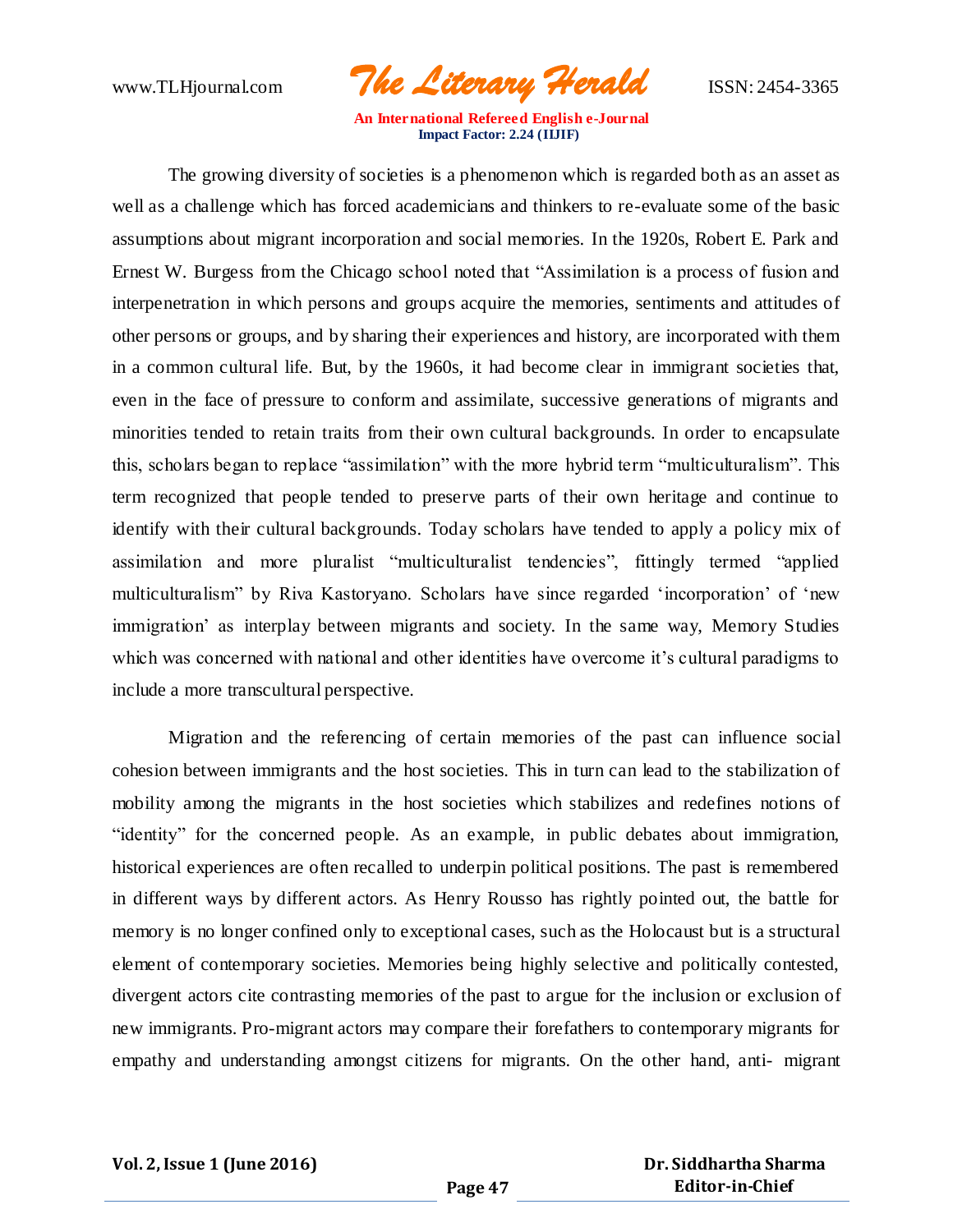www.TLHjournal.com *The Literary Herald*ISSN: 2454-3365

actors, may reference past events or experiences that can increase animosity amongst citizens against immigrants.

Traditionally, theories in memory are focused on the contention that social remembering constructs cultural identities, 'imagined communities', and homogeneous belonging in nationstates for their own sake. Yet, migration creates a paradox in many countries that have traditionally imagined 'belonging' along homogeneous lines, which markedly contradict their often heterogeneous history, their increasingly heterogeneous present, and their presumed heterogeneous future. Memories that had contributed to social cohesion in European states for many years by constructing 'national identities' now appear to exacerbate social tensions. Fundamentally, memory is regarded as both individual and social. "While the collective memory endures and draws strength from its base in a coherent body of people", sociologist Maurice Halbwachs pointedly argued, "it is individuals as group members who remember." (Halbwachs 22) The relationship between individual memory and social memory is still contested today. Studies continue to refer to works by Halbwachs and the psychologist, Frederick Bartlett, who, independently of each other, first described this dichotomy in the 1920s and 1930s, with leanings towards a predominance of the social and a predominance of the individual, respectively. While Memory Studies may emphasize one type of memory over the other, the interdependence of individual and social memory in the process of remembering is always acknowledged. From this stipulation is derived another supposition: that remembering connects individuals with others and creates notions of belonging in a bounded social relationship. Following Halbwachs, society and social peers are required for individuals to remember since they provide the 'social framework' or logic for recalling an event, and the imagination of a group. Belonging to that group is thus a result of remembering. The belonging constructed in the process can take on different modes, and the groups imagined vary in form, size and, crucially, in their types of relationship. In regard to their social aspect, memories are political. Public references to the past are considered 'memory politics' for they construct belongings that determine who and how someone may be included in a group, a society, a nation or a polity. Migrants may or may not be incorporated into such belongings. They may constitute a group among others, or they may not be recognized as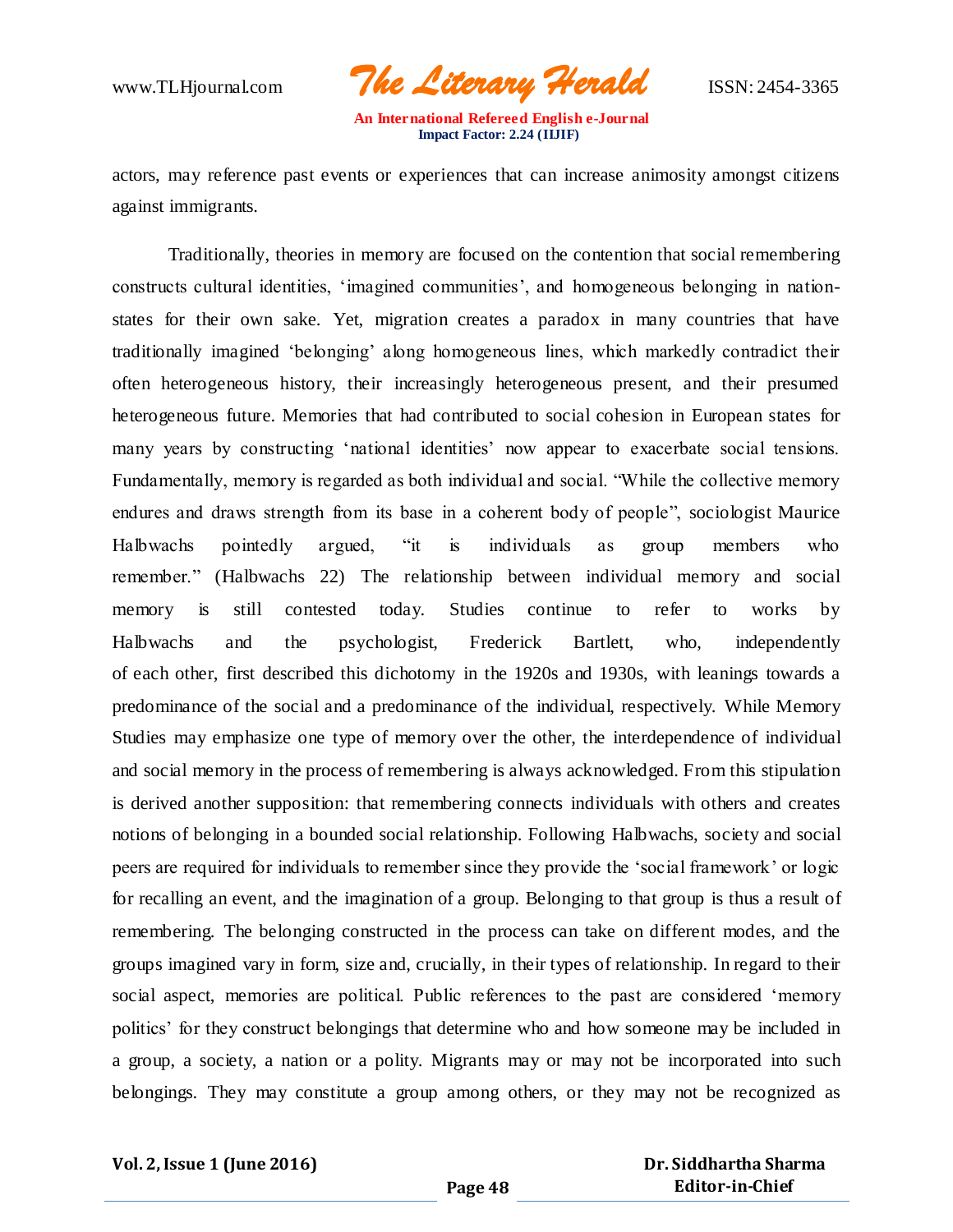www.TLHjournal.com *The Literary Herald*ISSN: 2454-3365

migrants at all, depending on the social and political context in which the past is evoked. Memories that conjure up a relationship between migrants and the receiving society are political in terms of incorporation, determining the selectivity of admission, the position of new members in a society, and migrants' potential participation in the receiving polity. Who is a citizen and who belongs to a nation, who makes up society's majority and who is part of a minority are questions posed, not just for migration, but in recourse to memories in which selections and constellations of belonging are expressed. As memories evoke notions of belonging, they affect political action. They gear policies towards ensuring the preservation of the heritage or tradition they evoke. In this case, memories function as a way of indirect persuasion to act according to a particular social group's legacy. In addition, memories directly inform state policies, including migration policies, with 'lessons from the past'. Moreover, the social relations imagined as belonging in references to the past constitute a model for political action in the political community or polity in question. In other words, memories influence who the principle actors executing policies are – whether individuals, nationals, citizens or the state itself – as well as the content of their policies. Since memories construct belonging and are relevant to political action, they are also politically contested. Known as the 'politics of memory', members of groups and societies debate the interpretation of their collective past. The conflict stems from the friction between the singularity of the group or society and the multiplicity of memories proposed as being constitutive of the group or society. This is especially prevalent in societies that have experienced drastic political transformations, such as regime change. The politics of memory can be intense and passionate since different political actors' interpretations of the past compete with others to establish a society's belonging and the direction of its policies. It is therefore also significant for societies that debate migration, in which case the memories recalled make specific statements about belonging and migrant incorporation. Moreover, the politics of memory are historical and respond to general developments and changes in society, both by adjusting the perception of the past to shifts in social constellations and because actors can utilize memories to meet new challenges. Last, but not least, countries differ in their debates about the past because the politics of memory are specific to the socio-political organization of groups, societies and polities. Due to their political character, memories are relevant to migration in several ways: by determining belonging and the ensuing relationship between migrants and their receiving society,

**Vol. 2, Issue 1 (June 2016)**

 **Dr. Siddhartha Sharma Editor-in-Chief**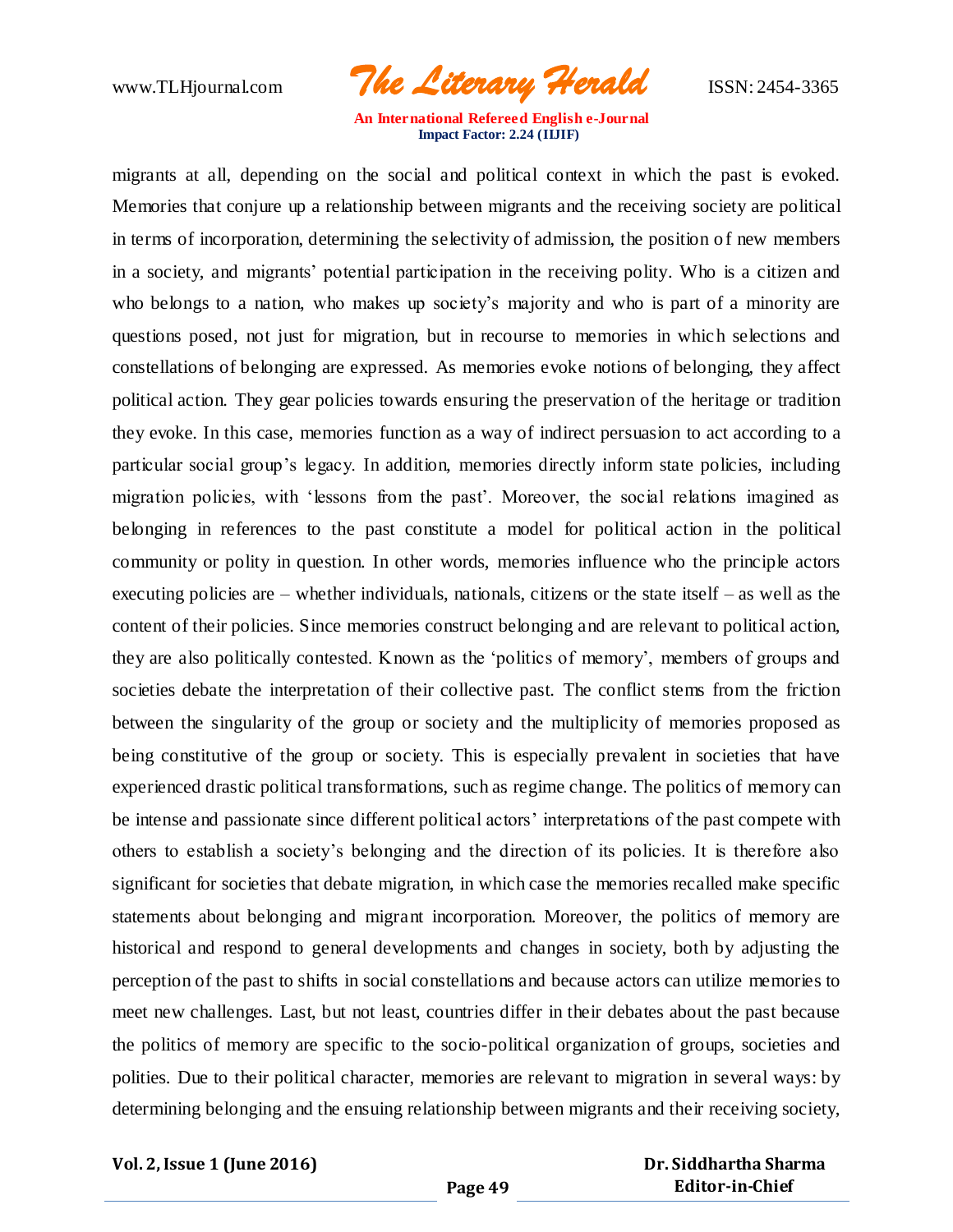www.TLHjournal.com *The Literary Herald*ISSN: 2454-3365

by influencing policies of migration, and by structuring the political debate about belonging and migration.

#### **Migration Memories and Northeast India**

The geographical area of Northeast India is an entity marked by diversity and heterogeneity clustered together by a homogenous geographical space and an umbrella term of "Northeast". There abound various myths, oral narratives, folk beliefs, rituals as well as many migration stories of many of the tribes and communities of "Northeast". The history of Northeast India is a history mainly of migrations. The indigenous communities of the region mostly find affiliation and trace their genealogy and ancestries back to many parts of Southeast Asia. Subsequently the inflow also came in from the Western side of India in the form of various communities like the Hindu-Axamiya speaking population of Assam.

Migration and the stories of these migrations have been a recurrent figure in both Western and Eastern thinking. In the case of Northeast India these stories regarding origin or the tracing out of an ancestral "paradisic home" is a recurring motif in many of the folktales and folk-beliefs of many communities abiding in these regions. For example, '*Môsēra Kihir*' is an important genre of Karbi folk narrative that literally means 'recounting the past from memories'. '*Môsēra Kihīr*' is an essential recital in Karbi funerary ceremony (*chōmkan or thī-kārhi*) and the 'collective youth ritual' known as '*risō chōjun*'. In every funerary ceremony, it is customary for the host (of *thī-kārhi*) to formally welcome the visiting dignitaries (represented by youths) from neighbouring villages and bid them goodbye at the end of the festivity. The ritual of '*Môsēra*' serves as the host's formal expression of 'gratitude' to the visitors for their cooperation and a prayer for forgiveness if any lapses or irregularities were committed unwittingly during the occasion. This is the occasion when the 'heads of village youths', known by their traditional titles of '*klēngsārpò*', chant the '*Môsēra*', in the manner of a long 'question and answer' session, recounting the memories of the tribe's migration and the ordeal it suffered. The long verses of '*Mosēra*' are ceremonially chanted, in breathless fashion, during the '*risō chōjun*' as well, at the completion of the co-operative of unmarried youths, known as *Jīr Kedām*.'Return to village' or '*ārông kachevōi*' is a Karbi euphemism for death. When a person dies, he is believed to have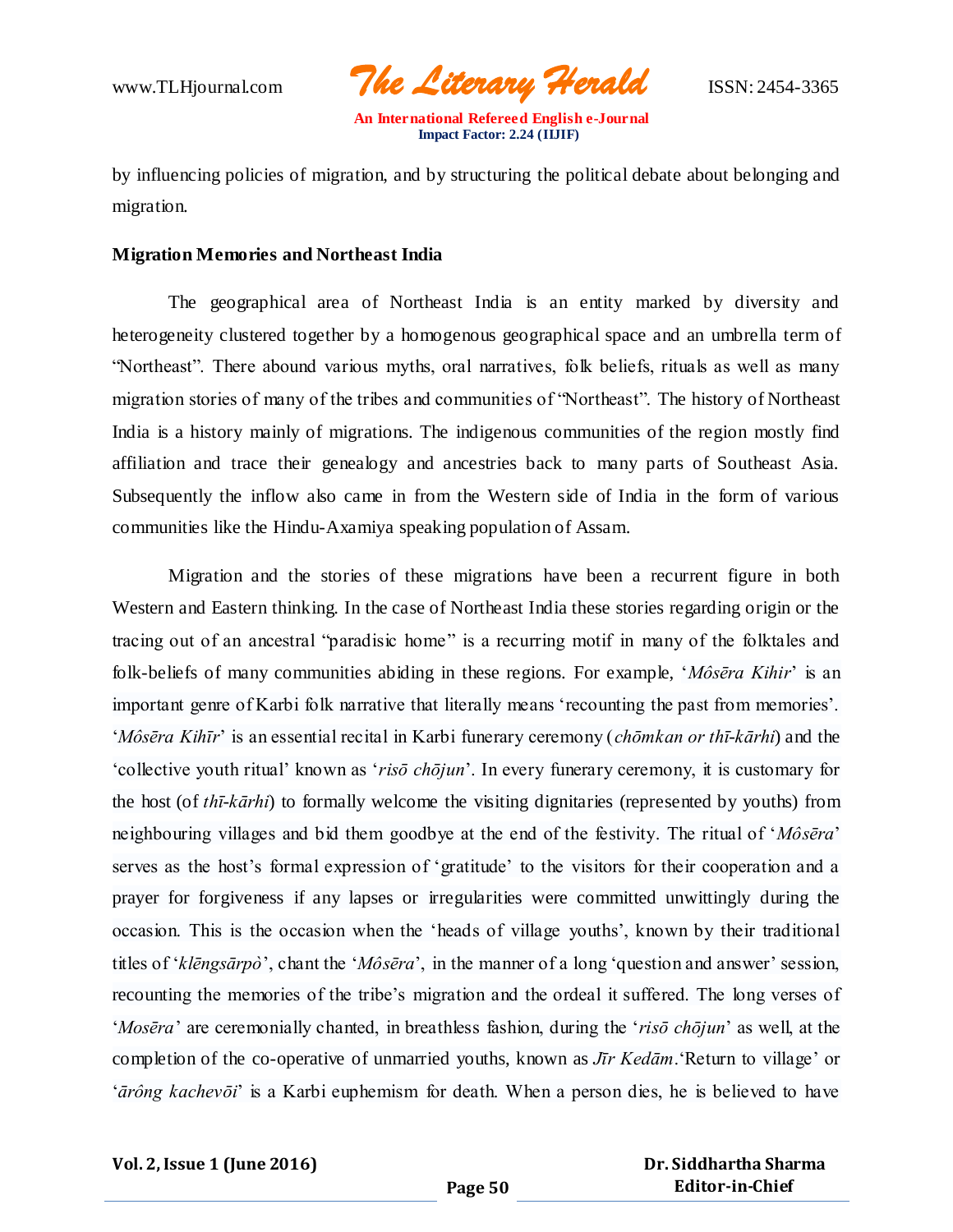www.TLHjournal.com *The Literary Herald*ISSN: 2454-3365

returned to his ancestors' village as "…….journeys of the soul often retraces the routes of migration from an imagined homeland…."

Likewise the Karbis also have many hypotheses regarding the origin of the words "Karbi" and "mikir". Hypotheses (as well as myths and folk-beliefs) are also abound of the migration which may have landed the Karbis in their present geographical location. More generally, the region of "Northeast" is itself considered a major corridor of human migrations and a major linguistic contact zone that was predicted to have witnessed an extensive population interaction. Recent studies speak of*—*'A series of migration brought the Mongoloids to Northeast India from the North, Northeast and Southeast. In ancient literature like the Vedas, the Mahabharata, the Ramayana and the Puranas, one comes across the term Kirata, which means the Indo-Mongoloids, who are easily distinguishable by their physical features from the Nishada, another pre-Vedic population group of India. The term Kirata is for the first time found in the Yajurveda. Reference has been made to a Kirata girl in the Atharvaveda also.

In a similar vein, the Zos are the indigineous tribes of Manipur, Mizoram and Bangladesh. The Chin, Kuki, Mizo and Zoumi share close affinity with each other and are collectively known as Zo. Historically, they have different theories or origin and migration based on their folklores, folktales and songs narrated down from one generation to another. Among the different origin theories are: the Khul/Chhinlung or Cave origin theory, Chin Hills origin theory and the more recently postulated lost tribe (Manmasi Theory)/ one of the ten lost tribes of Israel, specifically from the tribe of Manasseh.

#### **Migration and Colonialism**

The very naïve question –Where did one come from? carries certain connotations of it's own. It implicitly implies that the individual/group/community/ tribe that is being talked about had lived somewhere before they had migrated there. Now the question seems quite ridiculous when considered in the case of a particular tribe/community? Supposedly one asks where did the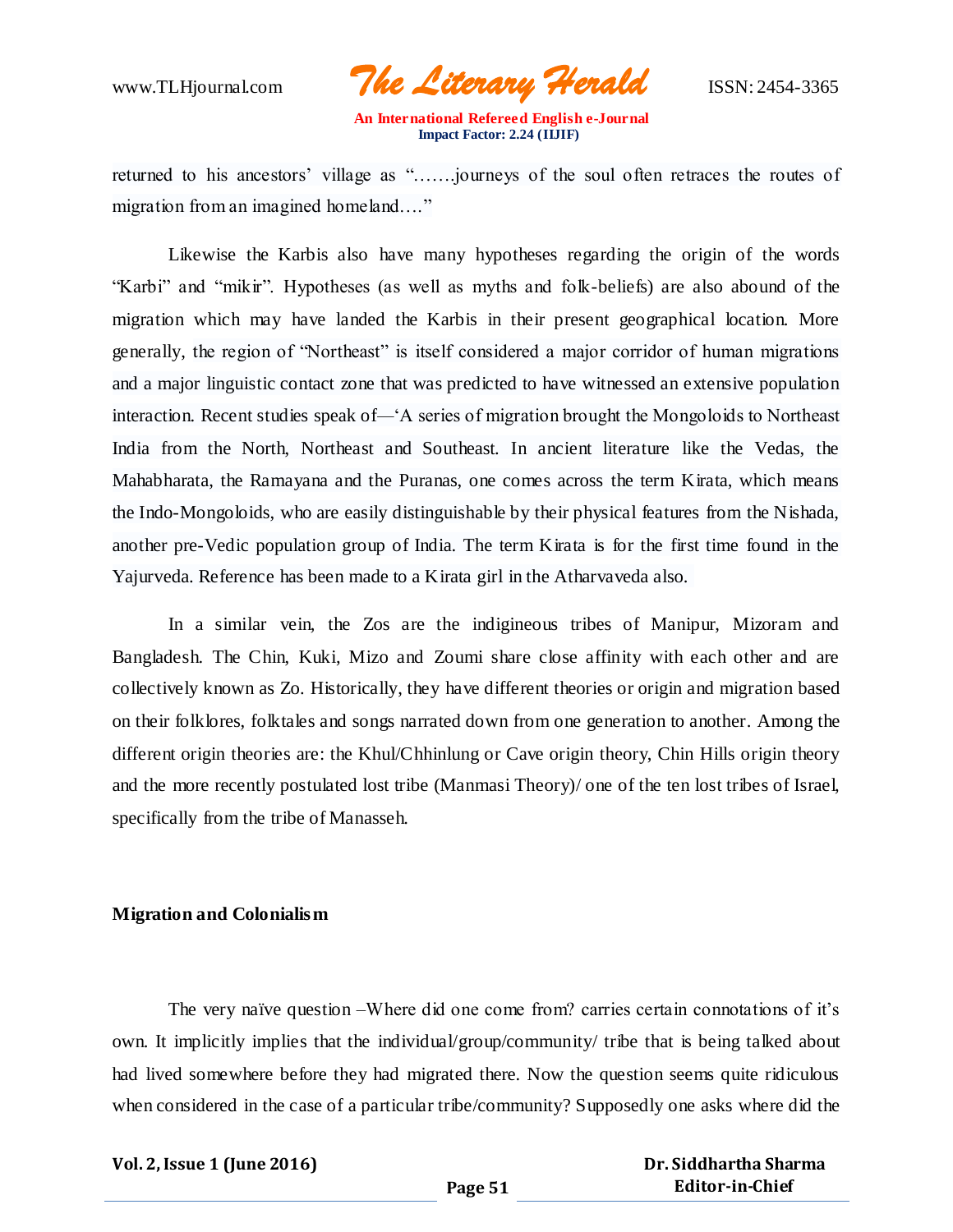www.TLHjournal.com *The Literary Herald*ISSN: 2454-3365

Assamese come from is invalid as what/who//how one constitute "Assamese" is a process of transformations, assimilations and appropriations to constitute the "we" of the Assamese.

Until 1826, the kingdom of Assam was independent. On colonial occupation the region was transformed into a frontier and a policy for taming the hostile tribes was immediately generated. In 1873, the northeast was demarcated into two zones by the Bengal East Frontier Regulation I: the inner line area of hills with their local administration, and the plains area of the Assam Valley under colonial administration. Ironically, while the topographical and administrative division between hills and plains was established within colonial discourse the negative stereotypical perception toward the people remained unchanged. Colonial officers were obviously interested in the origins of the people they administered, and they looked for migration. The catalogue of books written by colonial administrators, missionaries and ethnographers working in the Northeast region wrote and published a series of ethnographies, each dealing with a single tribe. Quite interestingly, the books follows a general format with a first chapter usually discussing the migrations that brought the tribe to it's present location.

Some of the excerpts are:

"The history of how the Naga tribes came precisely to occupy their present position has, of course, passed into dim obscurity of vague traditions. But, enough of them remain to give some indication of the course which the migrations took." (1921: 6)- J.H. Hutton *The Angami Nagas*  (1921)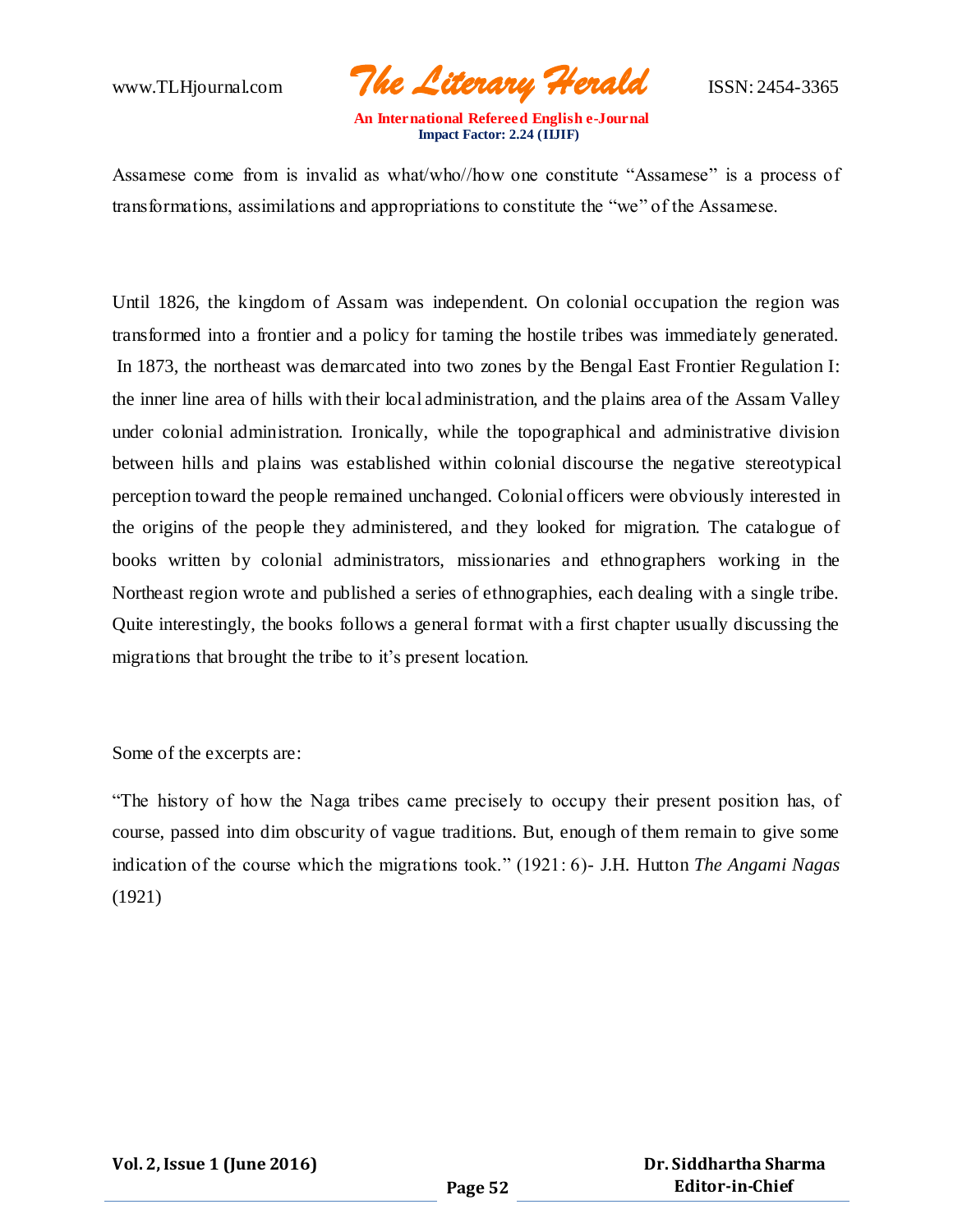

 **An International Refereed English e-Journal Impact Factor: 2.24 (IIJIF)**



**Fig:** J.H. Hutton's Migrations of Naga Tribes map. The routes of eleven Naga tribes from the Pom and Konyak in the north to the Tangkhul and Kacha Nagas in the south as they might have migrated into and round about the hills. (Source: *The Angami Nagas* 1921:opp. p.7).

The knowledge of the Angami Nagas in wet rice agriculture might have been acquired during a sojourn in the lowlands of (Imphal) Manipur as they migrated north. However, he also says that "where the Angamis came from before they reached Manipur is a much more difficult problem and one quite beyond the scope of this book." (1921: 8)

| Vol. 2, Issue 1 (June 2016) |  |  |  |  |  |
|-----------------------------|--|--|--|--|--|
|-----------------------------|--|--|--|--|--|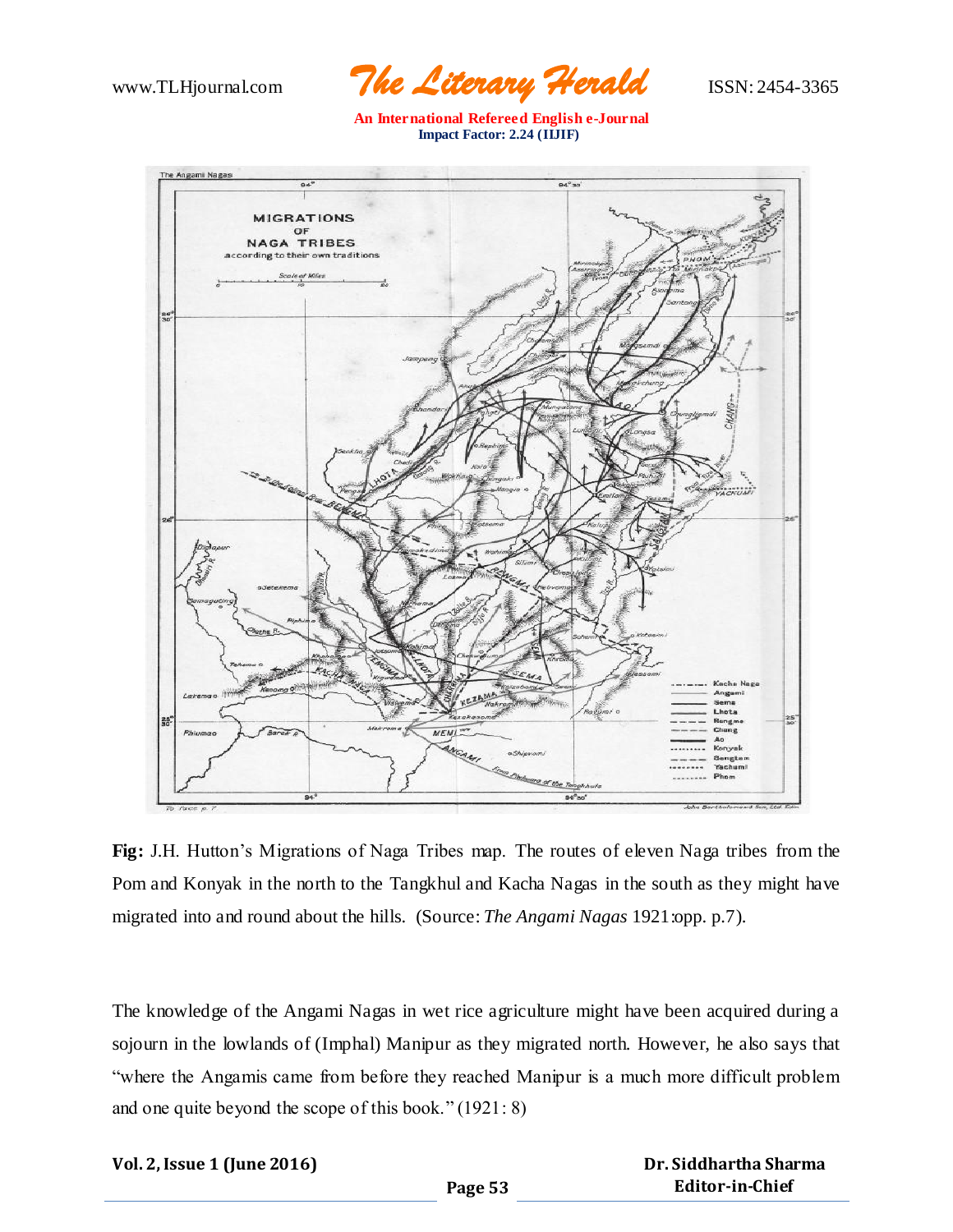

Even J. P. Mills in his book *The Ao Nagas* (1926) begins with the same assumptions regarding the migration of tribes for granted. He states: I have been at pains to collect all the traditional information possible as to the people whom the Aos found in possession of their present country when they invaded it. These stories give us some of our very rare glimpses of the early history of the hills, and may help to throw welcome light on the complicated question oof the origin and composition of the Naga tribes as we know of them today." (Mills 1926: 8) His account also lays out a very paradoxical and naïve summary when he states that

*Naga invaders do not as a rule obliterate their foes. More usually, after reducing the village which is their objective to a suitable frame of mind by repeated raids, they come and live in it as overlords, take wives from it, and gradually absorb into their own community.* (Mills 1926:8-9)

In his other book *Lhota Nagas* he observed that the northeast route (to enter Assam through Hukawang valley in Burma over the Patkai passes with Lidu-Margherita road in Assam) was followed by the tribes like Aka, Mishmi,Garo, Mikir, Boro and Kachari while the southern route was taken by the Naga tribes and the Lushai Kukis.

In his book *The Garos* (1909), another writer A. Playfair talks in similar vein regarding the migration stories of the Garos from Tibet. He skeptically states: "It is difficult to place any reliance on a legend which been handed down by word of mouth from generation to generation." (Playfair 1909: 14) But, though he disclaims the validity of these legends and myths, he finds other grounds for migration and states:

*….the coincidence of a similar belief existing in Bhutan and on this side of the Himalayas, which is further supported by evidences of language, points to the possibility that in bygone ages the ancestors of the Garos and of the many tribes with which they are closely allied, did cross the Himalayas and settle in the plains at their foot.* (Playfair 1909: 14)

## **Conclusion**

The examples from Hutton, Mills and Mayfair though not too fallacious and has their points of credibility; is based on the assumptions of migration (which are mostly based on theories of language). This in turn lead us to question whether the tendency to assume that